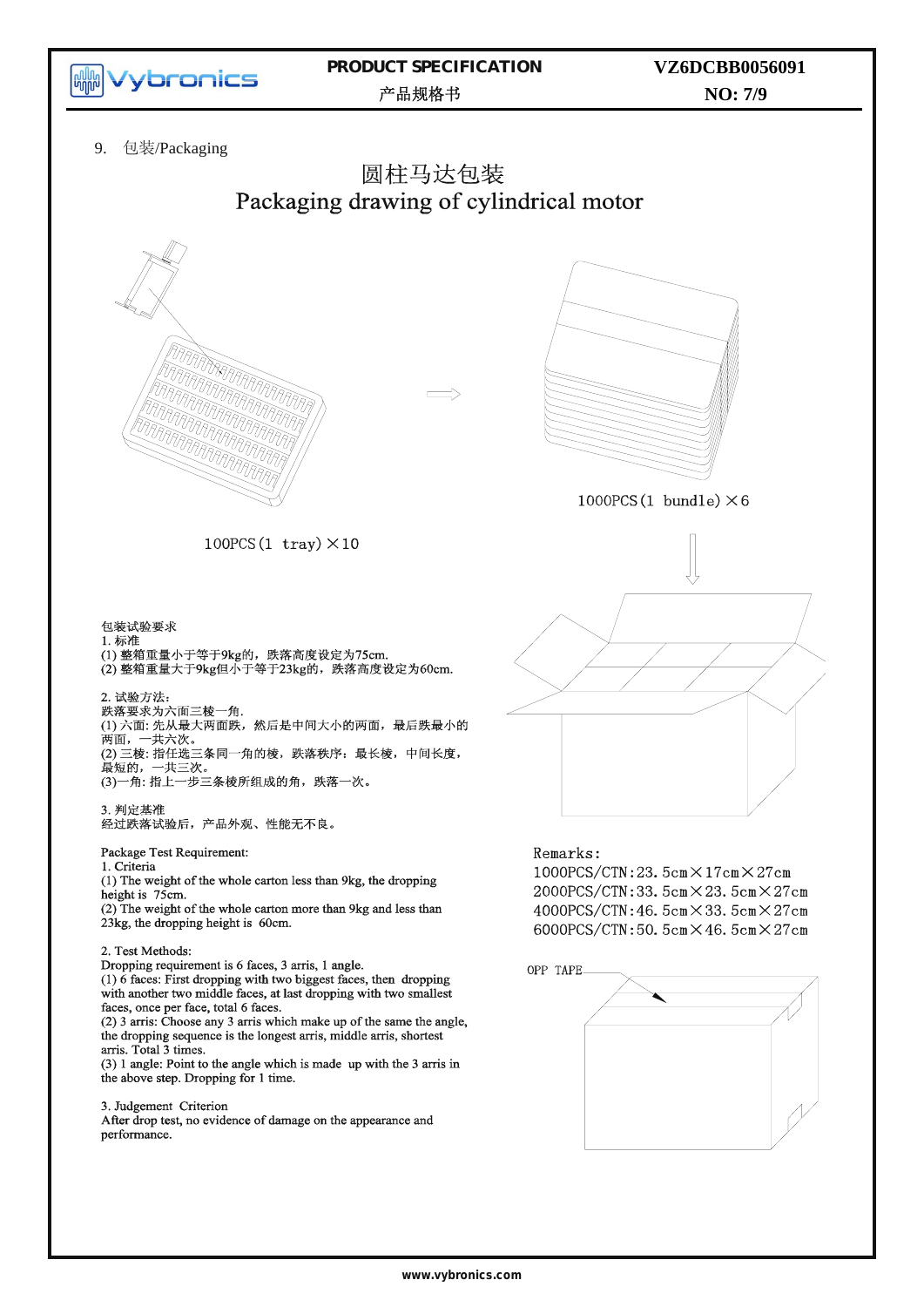

### **PRODUCT SPECIFICATION**

## **NO: 8/9 VZ6DCBB0056091**

产品规格书

10. 外形图/Outline Drawing